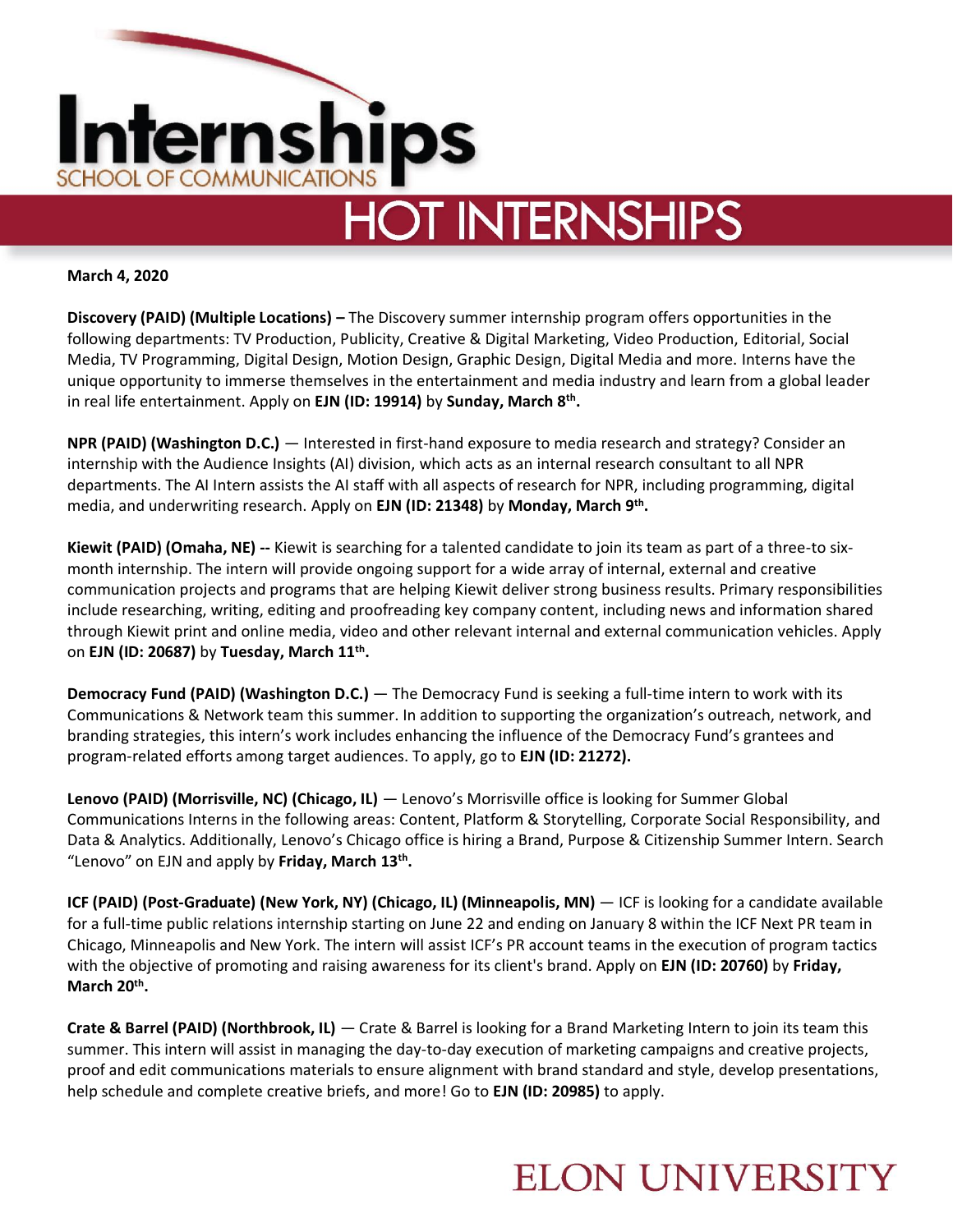

# **HOT INTERNSHIPS**

**Weber Shandwick (PAID) (Dallas, TX)** — Weber Shandwick is looking for Media Relations Interns for the summer. Weber Shandwick pairs interns with a number of accounts in various industries (consumer, technology, healthcare, B2B), while offering opportunities to work across teams and in different practice areas. Interns will conduct research, develop influencer lists, conduct social media scans, help create and distribute content, plan and staff events, participate in creative brainstorming sessions, pull and work with data for analytic reports, and support social and media relations campaigns. Loo[k here](https://www.webershandwick.com/work-at-weber/careers/?gh_jid=4671372002) to apply.

**The IRONMAN Group (Tampa, FL)** — The IRONMAN Group is seeking Communications Interns to assist in the development and management of internal and external public relations and communications functions. This intern will raise the awareness and positive perception of all IRONMAN brands through traditional and non-traditional media. Responsibilities include monitoring media placement, researching compelling human interest stories, assisting in writing and editing press releases, and more. Click [here](https://www.teamworkonline.com/other-sports-jobs/ironman/ironman/communications-internship-1971125) to apply.

**W2O Group (PAID) (New York, NY) (Chicago, IL) (Minneapolis, MN)** — W2O Group is hiring Social Media Interns to support the content development and social media/paid media marketing strategies and executions across all accounts. The Summer 2020 Social Media Intern helps to build the client's social media practice via active engagement in online activities, monitoring and socializing new social media trends and updates, liaising with client and account teams, creating and implementing social media content strategies, and managing and executing paid social media activations. To learn more and apply, loo[k here.](https://www.w2ogroup.com/apply/?gh_jid=4672524002&gh_src=77c4bebb2)

**TRANZACT (PAID) (Raleigh, NC)** — TRANZACT is searching for a Digital PR Outreach Intern to join its team this summer. This intern will gain hands-on experience learning a variety of industry tools and tactics of online public relations, business development, and Search Engine Optimization (SEO). Your role will consist of promoting content marketing campaigns to organizations, bloggers and select journalists using large scale email outreach. Click [here](https://workforcenow.adp.com/mascsr/default/mdf/recruitment/recruitment.html?cid=9bbcfcc4-86f6-4315-a3a1-628363b52ec1&jobId=332401&lang=en_US&source=LI) to apply.

**McKinney (PAID) (Durham, NC)** — The McKinney "Mternship" program is a 10-week program offered in the summer to allow full-time undergraduate or graduate students a peek inside a creatively driven agency. "Mterns" get handson experience working with some of the brightest minds in the industry in fields from Creative to Account Management. This program runs from June  $1^{st}$  through August  $7^{th}$  and requires a minimum of 25-37.5 hours per week. To learn more and apply, click [here.](https://mckinney.com/careers/?gh_jid=2010699)

**GTB (PAID) (Boston, MA)** — GTB is looking for an Account Intern to join its team this summer. This intern's role is to assist in all aspects of the day-to-day management of the New England Ford Dealers account including coordinating information with other departments, assisting in preparation for monthly meetings and other client events, and helping in the activation of key sponsorships and partnerships. Applicants must have completed their junior year of college before starting the internship and be able to work 40 hours/week during GTB's regular business hours throughout the 10-week program. Click [here](https://gtb.taleo.net/careersection/ex/jobdetail.ftl?job=025096&lang=en) to learn more.

**New York Public Radio (PAID) (New York, NY)** — NYPR is seeking interns to help out in its WNYC Newsroom this summer. WYNC Newsroom Interns have a hands-on opportunity to improve reporting, writing and editing skills for broadcast and web. Some of the beats the WNYC newsroom covers include NY and NJ government, politics, business, environment/sustainability, transportation, education, health, immigration, culture, and data-driven stories. Interns often tackle assignments in all of these areas. Look [here](https://www.linkedin.com/jobs/view/1747472420) to find out more an[d here](http://jobs.jobvite.com/careers/newyork-public-radio/job/o5Uecfw9/apply?__jvst=Job+Board&__jvsd=LinkedInFree) to apply.

### **ELON UNIVERSITY**